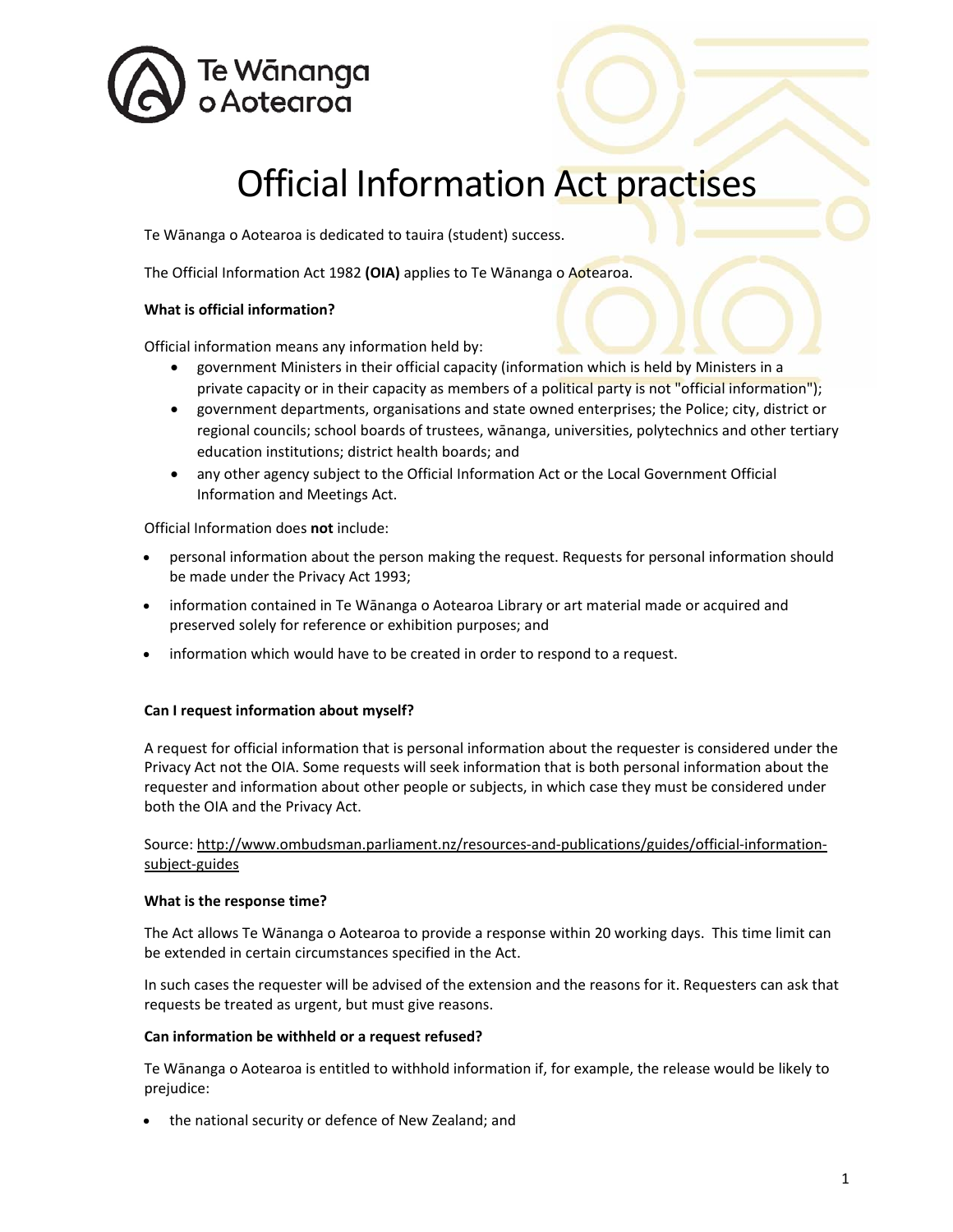• the maintenance of the law.

Other reasons for withholding information include:

- the commercial position of the supplier or the subject of the information;
- the confidentiality of advice tendered by Ministers and officials;
- the free and frank expression of opinions by or between or to Ministers and officials;
- legal professional privilege;
- the commercial activities of TWoA; and
- the privacy of natural persons, including deceased natural persons.

Before withholding information for any for these reasons, consideration must be given to whether there are any other public interest considerations which outweigh the need to withhold.

#### **Will someone contact me about my request?**

Te Wānanga o Aotearoa may contact the requester to discuss the scope of the request where it is not clear, requires clarification, is so broad that a time extension may be required, to determine if the information exists or if it cannot be made available without substantial collation or research.

#### **Will there be a charge for the information?**

Under the Act Te Wānanga o Aotearoa may make a reasonable charge for providing "official information". Charges are calculated as per the *Charging guidelines* released by the Ministry of Justice. Which states the first hour of staff time to process the request is free, then an initial charge of \$38 for the first chargeable half hour or part thereof; and then \$38 (GST inclusive) for each additional half hour or part thereof.

Te Wānanga o Aotearoa generally will not impose charges for small, simple or infrequent requests. However, the Act allows us to charge for preparing information provided in response to requests and Te Wānanga o Aotearoa believes that requesters should bear some of the costs when requests are made for very large amounts of information, **where a response to a request is particularly complex, or where individuals or organisations make very frequent requests.** 

Requesters should become familiar with the Official Information Act to make a request for official information. If you make any request for official information that concerns a third party Te Wānanga o Aotearoa may give notice of your request to the third party.

#### **How can I make a request?**

Requests for official information under the Act should be sent by email to legal@twoa.ac.nz or by post to:

**Senior Legal Advisor**  Quality and Corporate Services Te Wānanga o Aotearoa P O Box 151, Te Awamutu 3840

Any request should be as specific as possible and preferably in writing.